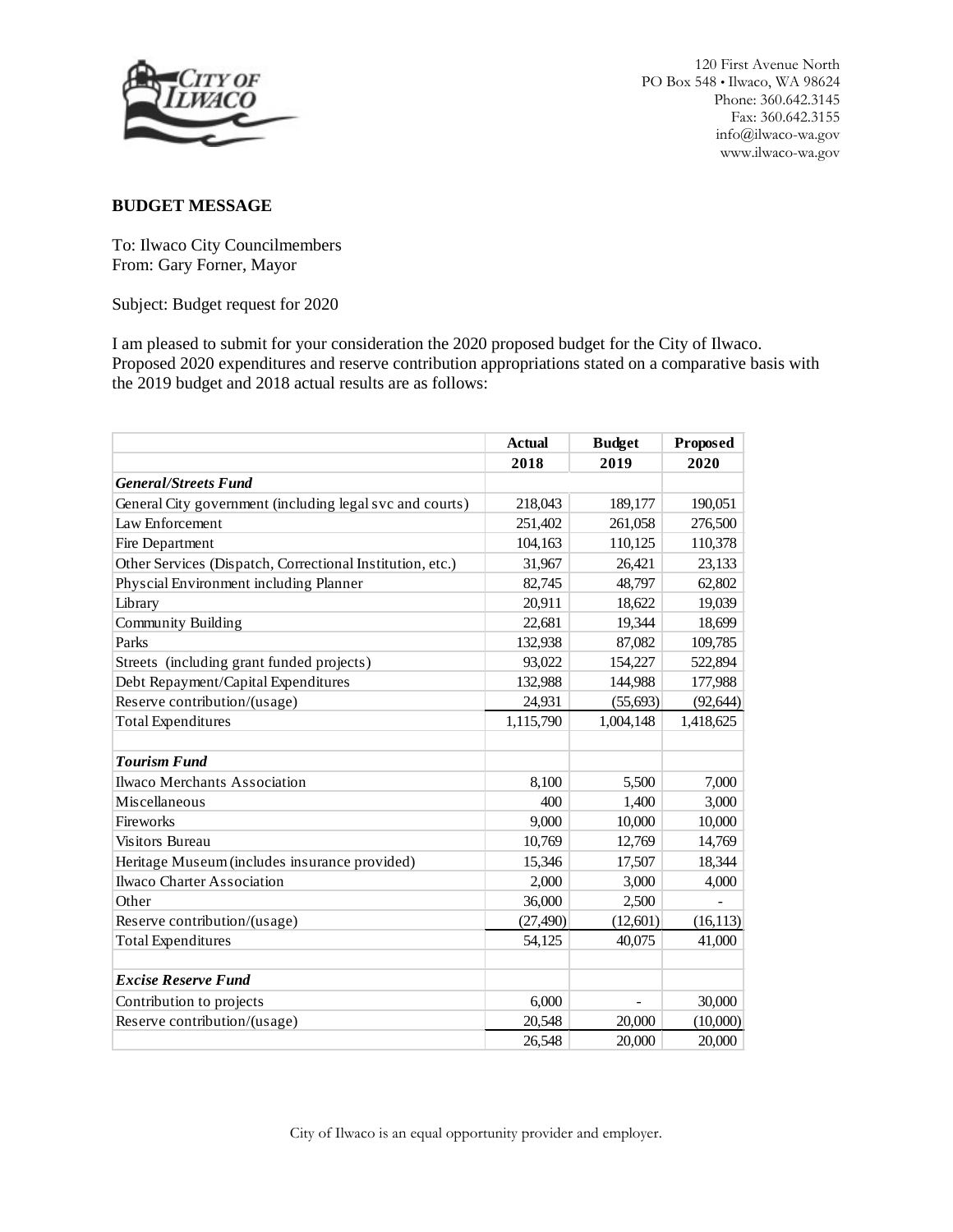

|                                         | <b>Actual</b> | <b>Budget</b> | Proposed  |
|-----------------------------------------|---------------|---------------|-----------|
|                                         | 2018          | 2019          | 2020      |
| <b>Water Fund</b>                       |               |               |           |
| Operations & Maintenance                | 516,680       | 581,059       | 513,628   |
| Capital Expenditures                    | 434,079       | 38,599        | 62,599    |
| Debt Service                            | 99,777        | 98,491        | 143,550   |
| Reserve contribution/(usage)            | (31, 155)     | 35,832        | 492       |
| <b>Total Expenditures</b>               | 1,019,381     | 753,981       | 720,269   |
| <b>Water/Sewer Bond Redemption Fund</b> |               |               |           |
| Debt Service                            | 458,766       | 453,403       | 462,284   |
| <b>Total Expenditures</b>               | 458,766       | 453,403       | 462,284   |
| <b>Water/Sewer Bond Reserve Fund</b>    |               |               |           |
| Contribution to Reserve                 | 17,588        | 2,995         | 2,995     |
| <b>Total Expenditures</b>               | 17,588        | 2,995         | 2,995     |
| <b>Stormwater Fund</b>                  |               |               |           |
| Operations & Maintenance                | 39,592        | 41,034        | 53,018    |
| Capital Expenditures                    | 6,150         | 9.150         | 10,150    |
| Debt Service                            | 29,822        | 29,388        | 29,305    |
| Reserve contribution/(usage)            | 23,592        | 12,586        | 685       |
| <b>Total Expenditures</b>               | 99,157        | 92,158        | 93,158    |
| <b>Wastewater Fund</b>                  |               |               |           |
| Operations & Maintenance                | 690,651       | 530,066       | 612,837   |
| Capital Expenditures                    | 1,222,332     | 65,000        | 40,000    |
| Debt Service                            | 477,162       | 451,250       | 459,180   |
| Reserve contribution/(usage)            | (107, 697)    | 43,517        | 1,550     |
| <b>Total Expenditures</b>               | 2.282,449     | 1.089.833     | 1,113,567 |

#### *Revenues*

The budget is balanced by a proposed levy of \$228,941 in property taxes that will be split between the General Fund (90%) and Streets Fund (10%). The levy is limited to a 1% increase each year which for 2020 is \$2,222. The City has traditionally split the property tax revenue 70/30, however reserves for the Street Fund are far above the objectives set by Council. Alternatively, the General Fund has depleted reserves below the council objectives. This is mainly due to planning/physical environment expenses (i.e. GMA update and new construction. The General Fund proforma reflects an 80/20 split in 2021, and returns to a 70/30 split in 2022.

The estimated yield from retail sales and use tax for 2020 is \$180,000. The 2020 sales tax estimate is increased by \$10,000 as businesses at the Port of Ilwaco continue to flourish. The General and Streets Fund are further provided for by utility taxes collected on electricity, solid waste collection, telephone, cable modem, water, sewer, and storm drainage; making up approximately 20% of the annual support. Additionally, Business and Occupation Tax, business license fees and Motor Vehicle Fuel Tax provide approximately 10% of the annual funding.

City of Ilwaco is an equal opportunity provider and employer.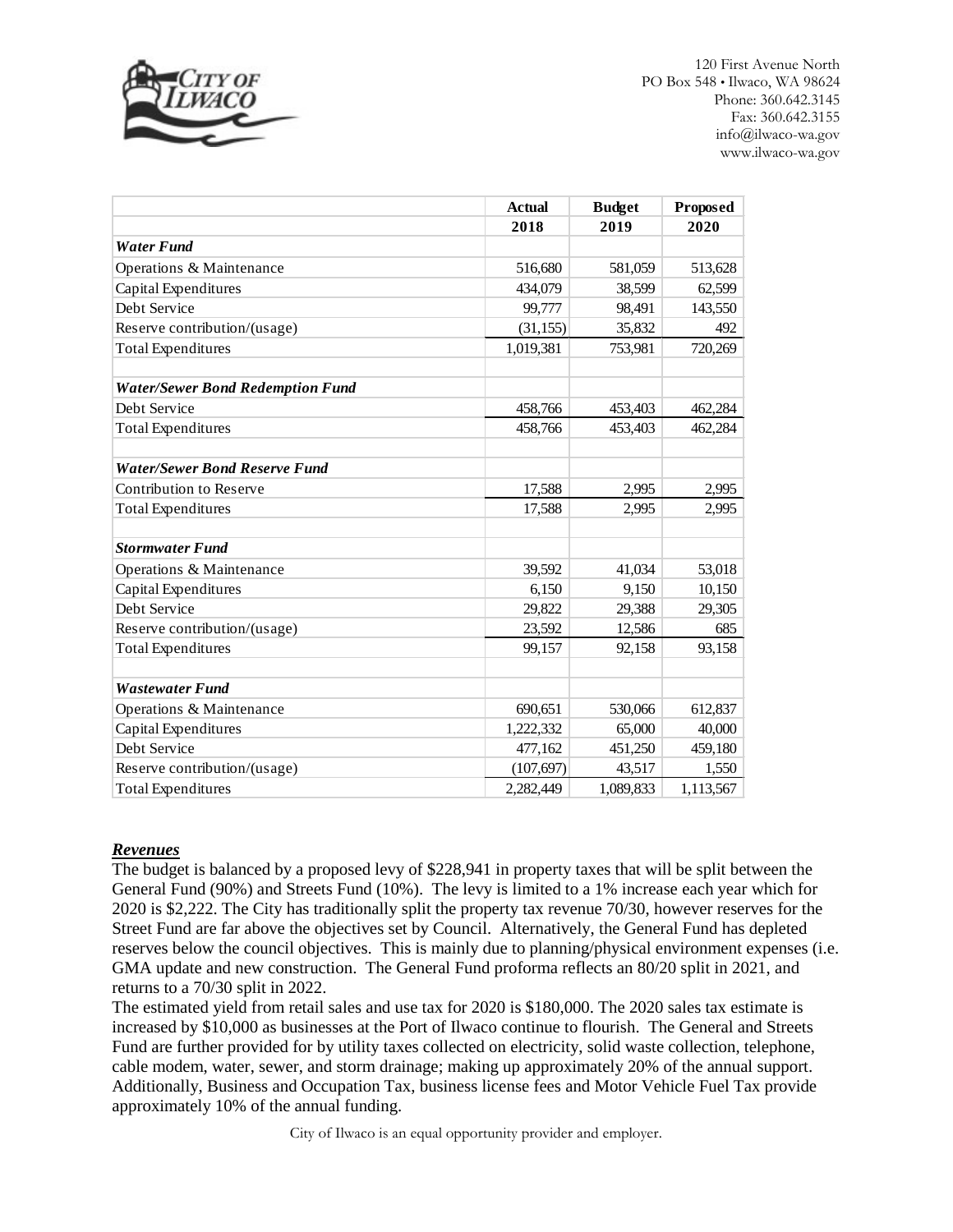

### *Personnel*

Salary and benefit costs are allocated to the General, Streets, Stormwater, Water and Wastewater Funds based on the time staff provide services for those activities. A time study will be completed in 2020 as recommended by the State Auditor's Office at the conclusion of the 2015-2018 Three Year Financial and Accountability Audit. The budget provides for normal progressive step increases as noted in Resolution 2006-05 passed by the council during regular session of December 11, 2006. For 2018 a 2% COLA was granted, the 2019 budget had no COLA increase and the 2020 budget includes a 2% increase. For 2020, the city continues to utilize a high-deductible health care plan for city staff, along with a contribution to a health care savings account for the amount of the deductible. The city currently makes no contribution to insurance for family members of the city staff. The City intends to complete a review and comparison of health care plans in 2020 in order to ensure the best plan with the most competitive rates.



The 2020 budget estimates provide for three full-time employees at City Hall, eight full-time utility employees and one part-time fire chief. There was no increase to the 2020 benefit plan costs.

#### *General Fund (001)*

The General Fund provides for numerous city services, such as law enforcement, courts and detention facilities, fire protection and emergency services; parks, lakes, trails and recreation; library, senior services and community facilities; city planner, city attorney, clerk, treasurer, council and mayor. Approximately 30% of the annual operational expenditures from the General Fund are strictly for payment of the law enforcement services provided by the City of Long Beach. This includes an extra \$5,000 allocation to support an additional School Resource officer for the department. For 2020, 10% of the fund's expenditures will be for operations, maintenance and improvements for the fire department. 10% of the General Fund budget is to maintain the city parks. 30% of the expenditures will provide for City Hall administration, municipal court, city attorney, elected officials and audit costs. Substantial debt from the remodel of the community building, reconstruction of the fire station and purchase of the city hall and shop facility, along with capital expenditures, make up 15% of the fund's annual expenditure.

City of Ilwaco is an equal opportunity provider and employer.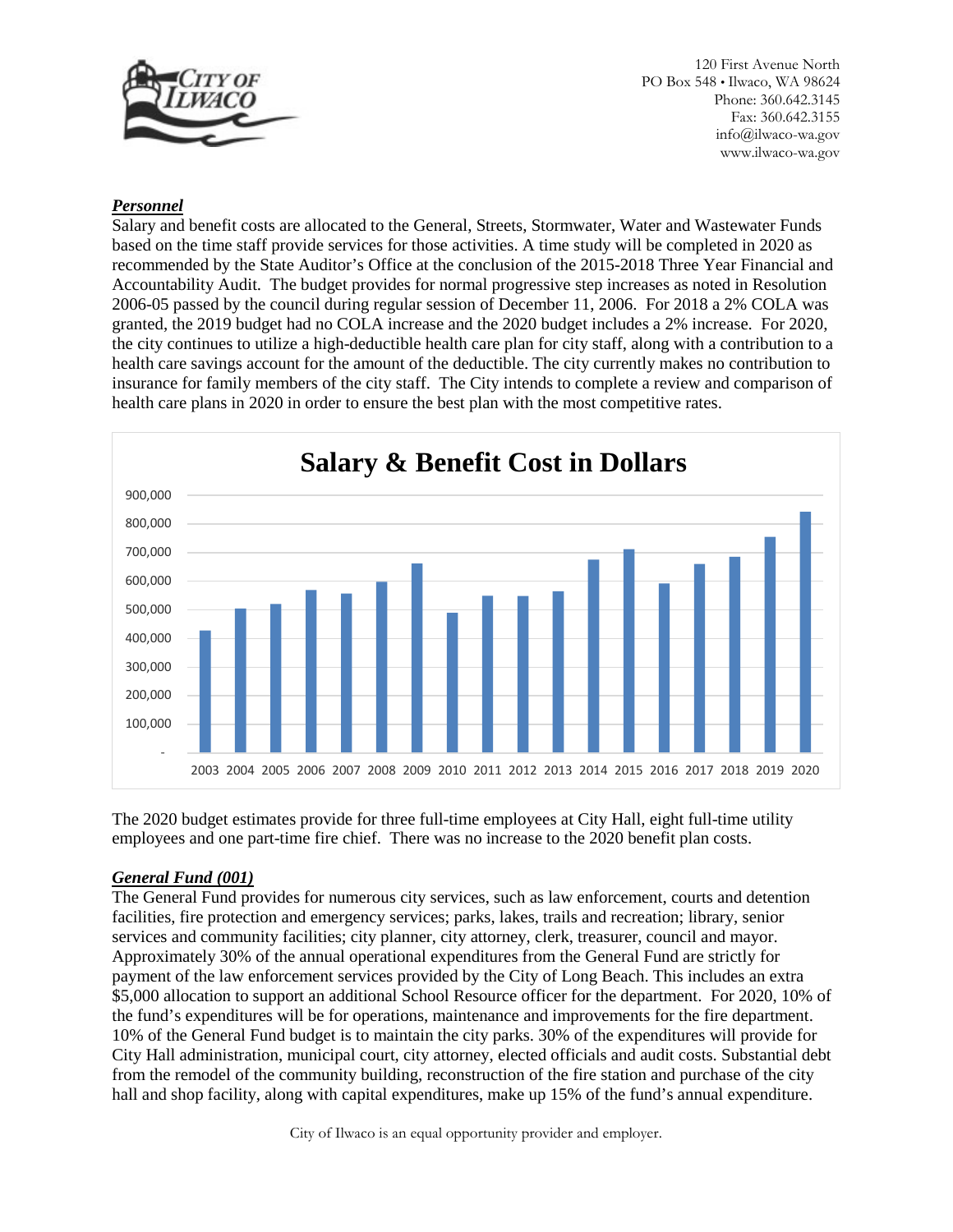

The General Fund proforma reflects the payoff of both the Community Building and Fire Hall debt in the next 5 years which will allow for additional support of the Fire Hall equipment updates and Community Building exterior.

# *Streets Fund (101)*

The Streets Fund has enjoyed numerous years of reserve growth from the 30% split of property tax collections. In 2019, the City and TIB completed improvements to a few of the Vandalia streets at a cost of about \$20,000 to the city. The Treasurer continues to work with TIB to find projects sutiable for grant funding with a 5% to 15 % city match. In the fall of 2019, the city met with the Pacific County Road Department about improvements around Hilltop Middle School. The city will submit a grant request to TIB in 2020 for approximately \$300,000 to complete the repairs.

#### *Tourism Fund (104)*

While lodging tax revenues have been consistent with the estimated yield, the fund is projecting a second year of reserve utilization in order to fully sponsor LTAC requests, carry the cost of property insurance for the Columbia Pacific Heritage Museum, and 4<sup>th</sup> of July fireworks.

## *Excise Reserve Fund (301)*

The fund, established to provide for capital improvement projects, is forecast to begin 2020 with approximately \$61,000. Fund revenue was utilized in 2019 for capital improvents of City Hall and the Community Building. In 2020, the fund will assist with city vehicle replacements. As typical, Real Estate Excise Tax collected on the sale of property is estimated in the amount of \$20,000 for 2020.

#### *Water Fund (401)*

The estimated Water Fund budgeted expenditures of \$719,777 are for maintenance and operation of the plant and distribution system, as well as repayment of long-term debt and capital projects. In 2018, the city was awarded financing from USDA for the Whealdon Street water main relocation and water system improvements. Design of the project was placed on hold in the fall of 2019 in order to review the fund debt service capacity in conjunction with the new Sahalee Water Improvement debt. In 2020, the city must fund capital improvements to the Water Plant structural beams and French Drain System at the base of the Indian Creek Dam. In order to maintain the required revenue from Ilwaco customers to meet capital and debt expenses, a \$2.10 increase to the base charge and a 6% increase to consumption will be implemented in 2020.

#### *Watershed Fund (402)*

In 2019, council authorized the creation of the Watershed Fund for revenue from timber harvesting and to handle expenses specifically related to Source Water Protection as identified in the 2015 Source Watershed Control Plan. The fund will continue to be utilized as the council looks at ways to purchase the land and timber rights throughout the watershed.

#### *Water/Sewer Bond Redemption Fund (403)*

Revenues are transferred from the Water and Sewer Funds to provide for payments of long-term debt redemption.